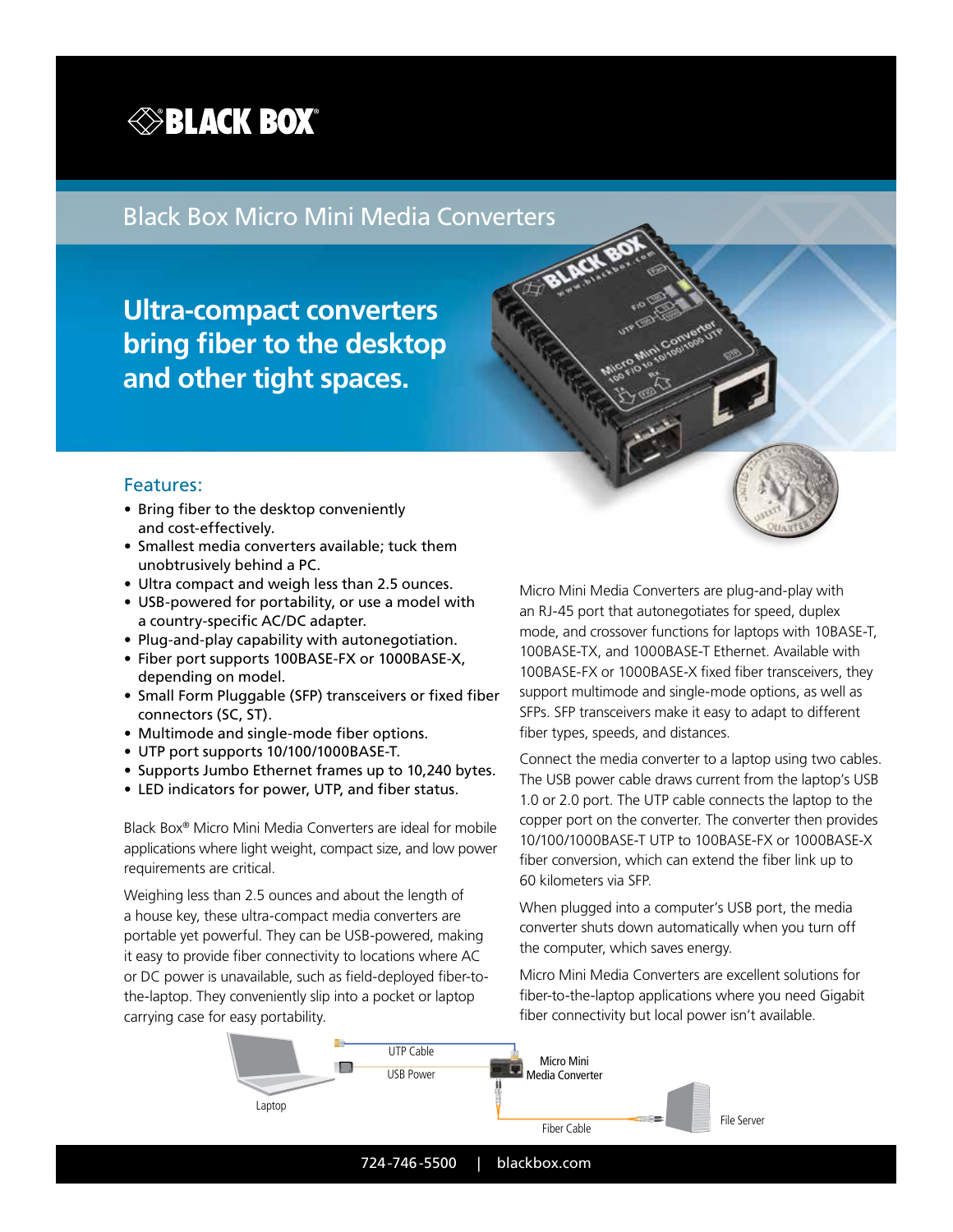# Black Box Micro Mini Media Converters

#### Micro Mini Media Converters

| <b>Item Description</b>                                              | Code            |  |  |  |  |  |
|----------------------------------------------------------------------|-----------------|--|--|--|--|--|
| 10-/100-/1000-Mbps Copper to 100-Mbps Fast Ethernet Duplex Fiber     |                 |  |  |  |  |  |
| <b>SFP Converter</b>                                                 | LMC400A         |  |  |  |  |  |
| Multimode, 1310-nm, 5 km, ST                                         | <b>LMC401A</b>  |  |  |  |  |  |
| Multimode, 1310-nm, 5 km, SC                                         | <b>LMC402A</b>  |  |  |  |  |  |
| Single-mode, 1310-nm, 30 km, ST                                      | LMC403A         |  |  |  |  |  |
| Single-mode, 1310-nm, 30 km, SC                                      | LMC404A         |  |  |  |  |  |
| 10-/100-/1000-Mbps Copper to 1000-Mbps Gigabit Ethernet Duplex Fiber |                 |  |  |  |  |  |
| <b>SFP Converter</b>                                                 | <b>LMC4000A</b> |  |  |  |  |  |
| Multimode, 850-nm, 0.5 km, ST                                        | <b>LMC4001A</b> |  |  |  |  |  |
| Multimode, 850-nm, 0.5 km, SC                                        | <b>LMC4002A</b> |  |  |  |  |  |
| Single-mode, 1310-nm, 12 km, ST                                      | <b>LMC4003A</b> |  |  |  |  |  |
| Single-mode, 1310-nm, 12 km, SC                                      | <b>LMC4004A</b> |  |  |  |  |  |
| <b>Wallmounting Bracket (Optional)</b>                               | LMC400-WALL     |  |  |  |  |  |

#### SFPs

| Category                         | <b>Type</b> | <b>SKU</b>    | MM or SM    | Wavelength | <b>Distance</b> | <b>DDM</b><br>Support | Connector<br>Type | Power Budget | Operating<br>Temperature |
|----------------------------------|-------------|---------------|-------------|------------|-----------------|-----------------------|-------------------|--------------|--------------------------|
| 1000-Mbps<br>Gigabit             | <b>SFP</b>  | LFP411        | Multimode   | 850 nm     | 550 m           | Yes                   | LC                | 7.5 dBm      | 32 to $+122^{\circ}$ F   |
|                                  | <b>SFP</b>  | <b>LFP412</b> | Multimode   | 1310 nm    | 2 km            | Yes                   | LC                | 10 dBm       | 32 to +122° F            |
|                                  | <b>SFP</b>  | LFP413        | Single-mode | 1310 nm    | 10 km           | Yes                   | LC                | 10.5 dBm     | 32 to $+122^{\circ}$ F   |
|                                  | <b>SFP</b>  | LFP414        | Single-mode | 1310 nm    | 40 km           | Yes                   | LC                | 21 dBm       | 32 to +122° F            |
| 100-Mbps<br><b>Fast Ethernet</b> | <b>SFP</b>  | <b>LFP401</b> | Multimode   | 850 nm     | 2 km            | Yes                   | LC                | 7 dBm        | 32 to +122° F            |
|                                  | <b>SFP</b>  | <b>LFP402</b> | Multimode   | 1310 nm    | 2 km            | Yes                   | LC                | 12 dBm       | 32 to $+122^{\circ}$ F   |
|                                  | <b>SFP</b>  | <b>LFP403</b> | Single-mode | 1310 nm    | 30 km           | Yes                   | LC                | 19 dBm       | 32 to $+122^{\circ}$ F   |
|                                  | <b>SFP</b>  | <b>LFP404</b> | Single-mode | 1310 nm    | 60 km           | Yes                   | LC                | 30 dBm       | 32 to $+122^{\circ}$ F   |